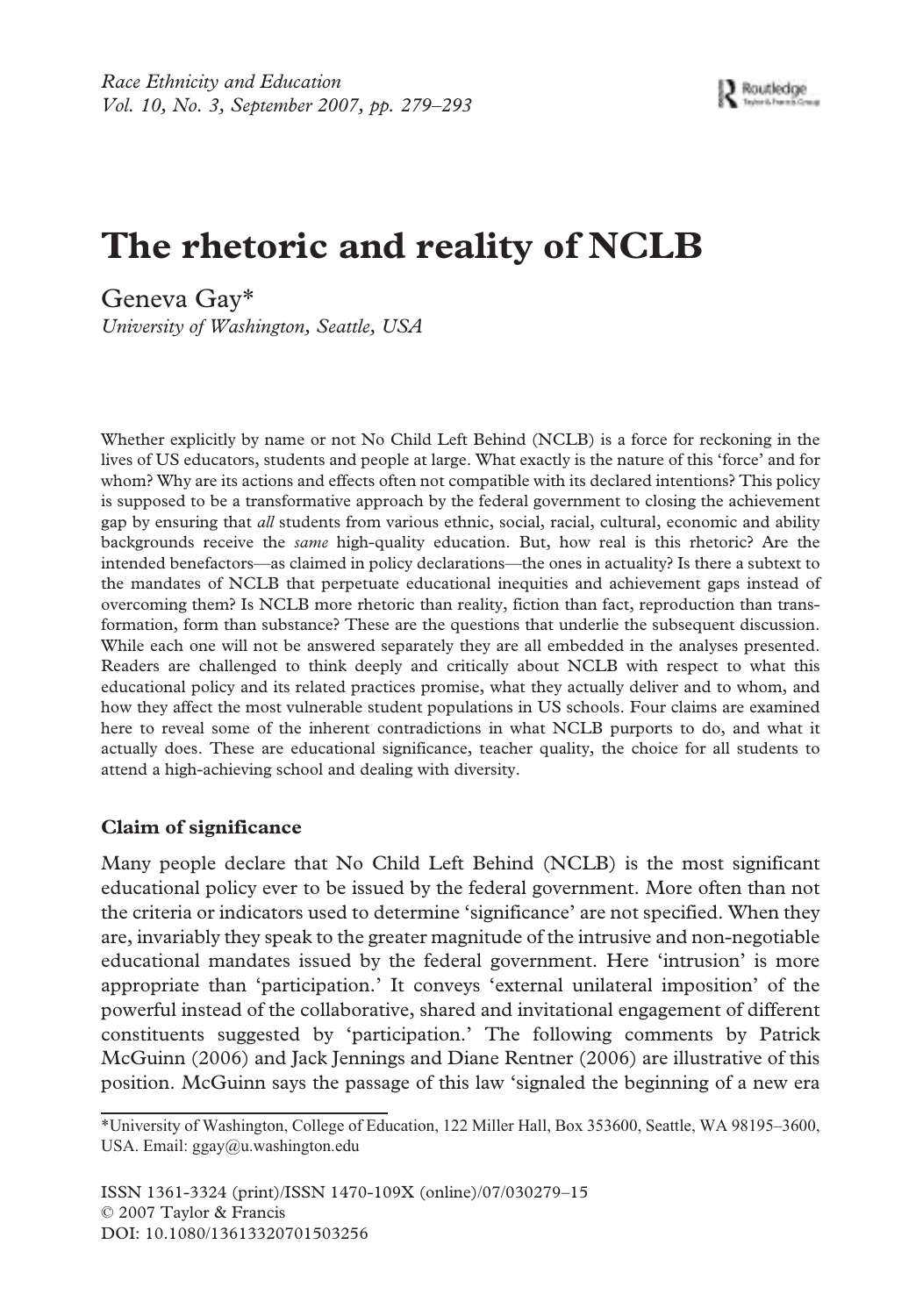of federal policy and a significantly transformed and expanded national role in our country's schools.' Furthermore, he believes the 'unprecedented attention that has been devoted to the implementation of NCLB…testifies to the transformative nature of the new law—both in terms of the ambitious scope of its goals and the aggressive federal role in prodding states and school districts to meet them' (p. 196). Jennings and Rentner contend that 'NCLB is clearly having a major impact on American public education' (p. 113). This impact is evident in more testing accountability; higher academic standards for schools and students; improved student achievement in reading and mathematics; more attention to what is being taught and how; greater concentration on low-performing schools; and higher qualifications for teachers (Jennings & Renter, 2006; Odland, 2006).

Other more strident indicators of 'significance' are not present in NCLB. For example, it is not 'new' in the sense of something like it having never been done before. Many precedents of governmental mandates for educational reform and using financial incentives to leverage these expectations exist throughout the twentiethcentury history of US education. Notable among them are special education regulations, funding for Native American education, the Ethnic Heritage Education Act, the National Defense Education Act and earlier generations of the Elementary and Secondary Education Act. So, NCLB is more a matter of degree or extent of difference and temporal contextuality than of uncontested originality. Many of its precedents also were very 'significant' in their own right and for the tenor of the times in which they occurred.

Nor is this educational policy significant because of its unequivocal positive consequences. Despite the hype being disseminated by its political endorsers, there are some major pedagogical problems with NCLB, and some very daunting negative fallout effects, especially for urban and other poor schools, communities and student populations. Even after identifying 10 major effects of NCLB Jennings and Rentner (2006, p. 113) conceded that 'some provisions of the act and of its administration are causing persistent problems.' Among the ones they acknowledge are actualizing accountability (i.e. testing) for students with disabilities and those who are English language learners, and providing viable alternative choices to schools that need radical improvements. Others include persistent achievement gaps among different ethnic groups even as claims are made that test scores are improving across all groups; streamlining school curricula such that critical areas of learning required for students to have a well-rounded education are ignored; and neglecting students who will not attend academic colleges and universities after high school.

These are indeed 'significant' features but largely negative ones. They sound promising in theory, but in practice they are especially consequential for disproportionate numbers of students of color and poverty, English language learners and residents of rural and urban communities. Teachers are not faring well under NCLB's claims of significance either. The constraints imposed upon them by accountability for student learning as measured by standardized test scores are interfering with rather than facilitating their professional efficacy, motivation and imagination. Many feel too burdened down and consumed by the demands of NCLB to do anything but teach to the tests.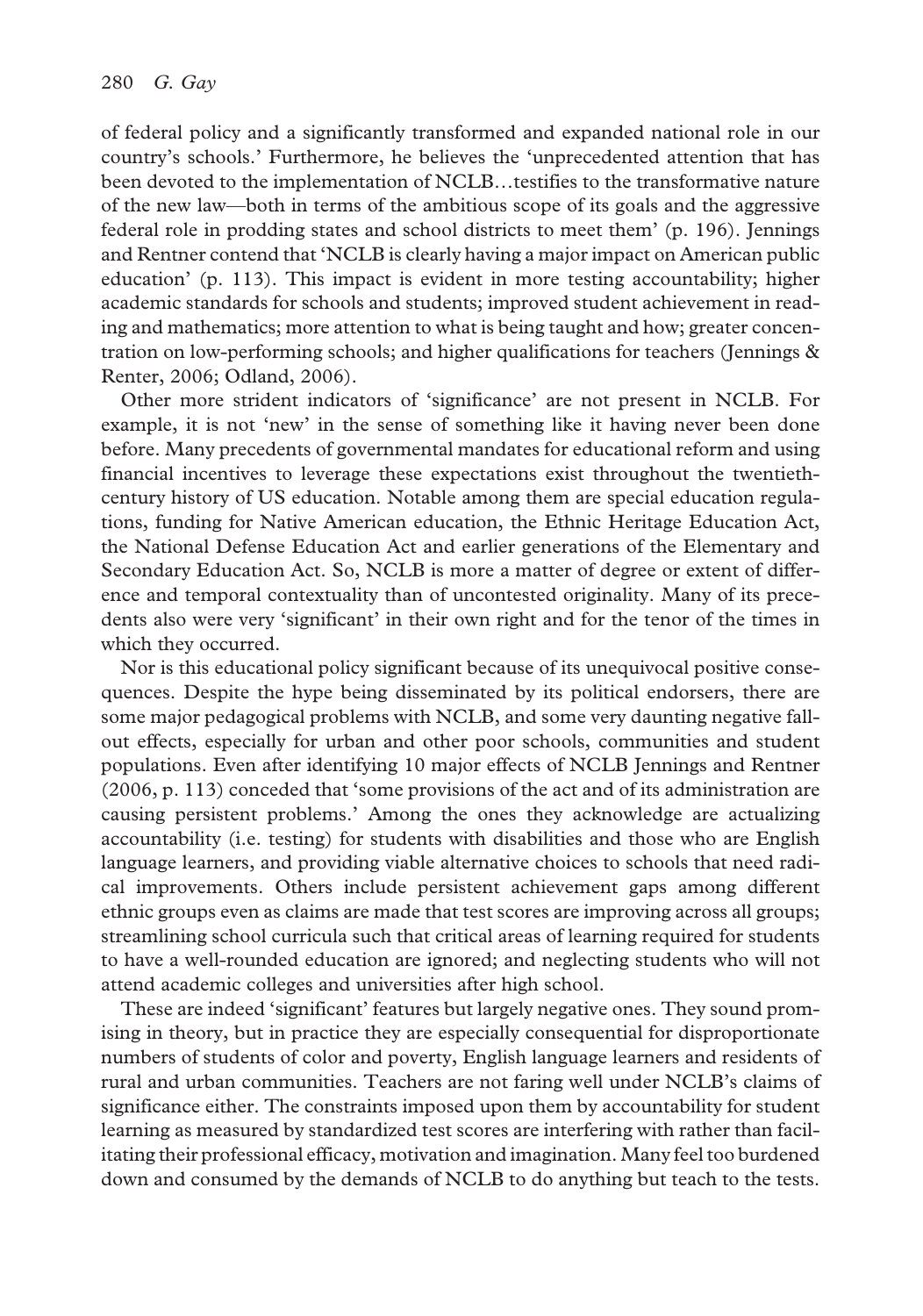There is no time, desire or incentive to teach through their own ingenuity and initiative. For them teaching has become a burden to bear and a very unrewarding chore.

Recognizing the depth and magnitude of these feelings of helplessness, and the potential negative effects they can have on student achievement, is absent in advocacy discourse about NCLB. In other conversational areas about education reform it is understood that teacher buy-in or ownership of innovations is fundamental to their effective implementation. Hence, the profound ways in which so many teachers are being alienated place shadows of doubt on the positive significance and capability of NCLB to improve student achievement. At the least they may ignore it in their classroom practices, or disavow its validity to students; at worst they may aggressively sabotage it. And, while the bureaucracy of NCLB may suggest that major progress is being made in improving the structural dimensions of schooling for all students, in practice few if any *significant* changes are occurring in the substantive quality of their *actual* learning opportunities and experiences.

#### **Claim of ensuring quality education for everyone**

Herein lies one of the most troubling contradictions between the rhetoric and reality of NCLB. The idea that all students regardless of their personal identities, sociocultural backgrounds, ethnic affiliations, home languages and intellectual abilities deserve the best education imaginable is uncontestable. Any policy statement, whatever its source, that promotes this is laudable. The problem with the rhetoric of high-quality education for all students is how it is translated into practice under the guidance of NCLB, and the apparent inability of governmental agents to recognize the contradictions. The contradictions are embodied as high-stakes, standardized tests that all students are required to take, in the same way and at the same time. Thus, both the content and the administration of the tests are problematic as indicators of quality education for diverse students. Standards, or high levels of academic performance, are not the culprits; standardization of performance procedures and measures is. Everything we know from learning theories, not to mention experiential knowledge and common sense, tells us that students learn and demonstrate what they know in different ways, for different reasons and at different rates. These differences are complicated further by ethnic, racial and cultural experiences, identities and socialization (for details see, for example, Hollins *et al*., 1994; Shade, 1997; Pai & Adler, 2001; Rogoff, 2003; Banks & Banks, 2004). As the Educational Research Service (2003, p. 7) explains:

It has long been recognized that cultural variables influence how children present themselves, understand the world, and interpret experiences…. Cultural traditions and values all heavily influence parenting styles, family structures, and rules for social interaction…. Culture also affects the experiences through which children's earliest literacy and mathematical knowledge are acquired.

Furthermore, 'the many different ways of learning found in a culturally diverse student population can be assets, not liabilities, when incorporated into a wellconceived educational process' (Educational Research Service, 2003, p. 82).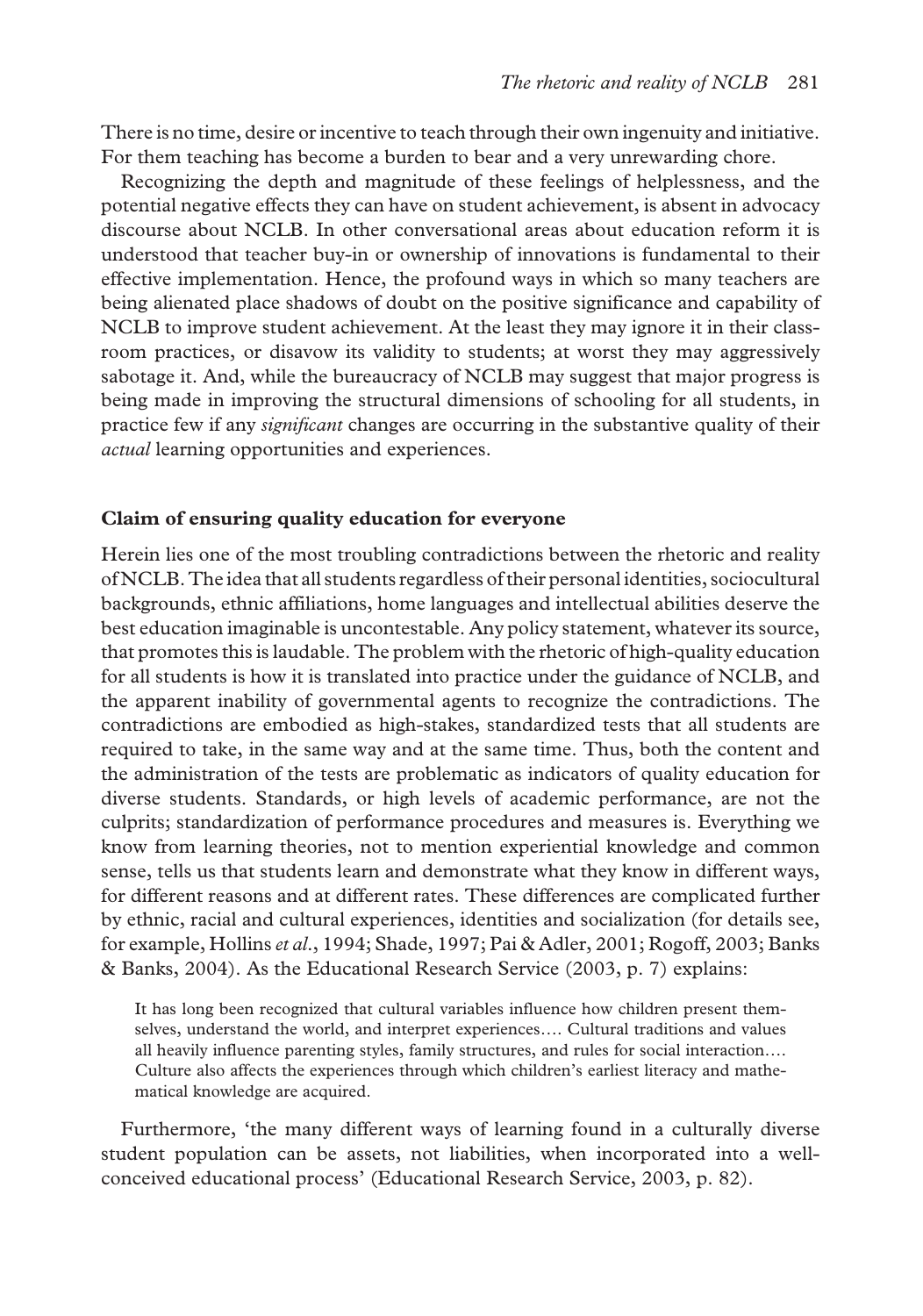For NCLB advocates to ignore this knowledge and demand that all students demonstrate what they know on homogeneous tests, administrated in an assemblyline fashion, is ludicrous. To demean and punish students who are not literate in academic English because they score low on these tests is criminal. So is the equally troublesome practice of excusing them from taking the tests while simultaneously claiming that testing is the tool to ensure that no children are denied high-quality education, and especially those who are most vulnerable for academic failure (one category of which is English language learners). If the tests mandated by NCLB were diagnostic tools used to identify areas of performance needs of students and the results were used to design and implement corrective curriculum and instruction, there might be some redeeming quality to them. Even then using a single achievement measure of educational quality for all students would still be pedagogically untenable. This suggests that standardized testing as now used throughout the USA is more about political and economic manipulation, preserving the advantages of some groups over others, and sorting out those who mainstream society historically has deemed the 'intellectually fittest' from the socially undeserving, than about providing genuine high-quality, egalitarian education for all students.

There is a long legacy and a large body of convincing evidence in the United States that standardized testing is not an effective mechanism for improving the academic performance of students. The little blips of improvement we see on the testing radar (and many political leaders point to with exaggerated and undeserving pride) may be more a result of test-taking training offered by classroom teachers and school principals, or a statistical artifact than genuine improved academic mastery for students. Certainly, most students know more than they are able (or willing) to show on standardized tests. Some of the lack of performance may be attributable to not having learned how to take tests, not lack of mastery of the content and skills being tested. Other students may be deliberately sabotaging the tests as a form of resistance to what they perceive as educational irrelevance, mindless manipulation and human indignity. Yet, NCLB proponents do not factor these possibilities into their equations for quality education and the high academic performance of all students.

The threat of negative consequences for not passing tests may compromise the high-quality education promised by NCLB by increasing, not decreasing, the failure rates of students already struggling in school. Steven Strauss (2005, p. 68) notes that, 'Preliminary assessments of children's reactions to high stakes testing have not shown that it motivates them to learn. Rather it leads to all sorts of emotional and psychological distress.' Linda Darling-Hammond (2006) provides some other compelling examples of how low performance extends far beyond test scores and sometimes actually cultivates failure for many students of color. These include:

- The lowest-performing schools are required to make the greatest adequate yearly progress, but the fact that they are the most under-funded and serve the neediest students is ignored.
- Some states are lowering their performance standards to keep more of their schools from being designated 'failing.'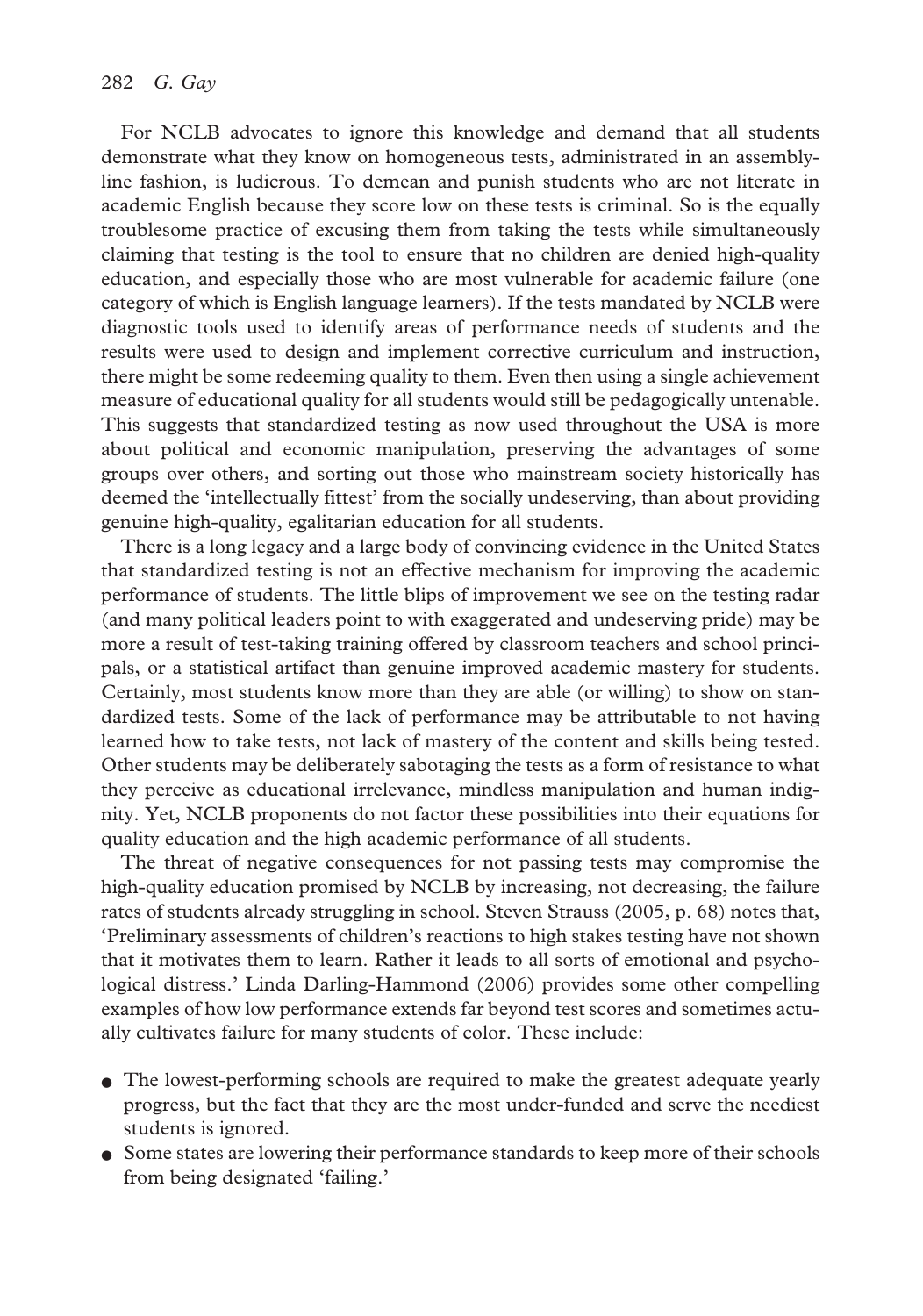- Tests used as graduation requirements are increasing dropout rates, and causing school leaving to occur earlier, when students fail to pass them.
- More and more students who perform low on standardized tests are being placed in special education so that their scores will not be counted in the schools' achievement profiles.

Strauss (2005) adds another disturbing item to the list of negative side-effects of high-stakes testing that threatens the high-quality education NCLB promises. This is the fear of grade retention among elementary students, which, in turn, is a powerful predictor of high school dropout. Strauss summarizes research conducted by child and adolescent psychologists and psychiatrists that shows strong interactions between levels of stress and psycho-emotional problems, such as anger, hostility, boredom, sadness and alienation. These findings led him to the chilling conclusions that: (1) 'If this were the documented outcome in a specific case of parenting, we would have no problem calling it child abuse and emotional maltreatment,' and (2) even students 'who make it through [testing] may be emotionally damaged in the process' (Strauss, 2005, p. 68). Where is the quality education in these scenarios!

Nor are threat, intimidation and punishment very good motivators for the professional growth and sense of ownership that school reform requires. One is hard pressed to find many teachers who are excited about and positively motivated by NCLB. Instead, they resent being insulted professionally and told repeatedly that they are *universal* failures because their students do not perform well on standardized tests. They see the layers of bureaucracy associated with NCLB as more intrusive and constraining than stimulants to creativity, enjoyment and imagination in their teaching. A common lament is, 'With so much testing I don't have time to teach anything else.' Added to this sense of 'being under siege' by NCLB is growing uncertainty among teachers about their job security. What happens to them if their schools do not meet the adequate yearly progress stipulations, many of their students transfer out or their schools are closed entirely? Will the stigma of having been at a failing school haunt them through the remainder of their careers? Given these circumstances there is little wonder that many teachers consider NCLB more a problem than a possibility, and that they are changing their classroom instruction to minimize the threat and punishment embedded within it. Because of NCLB there is no longer any fun, freedom and intellectual challenge in teaching for them. They are being made into mere test monitors and readers of scripts produced by someone else.

The content knowledge priorities of NCLB are so unbalanced as to defy even the most narrowly conceived notions of what constitutes quality curriculum. The importance of students learning math, science and reading is unquestionable, but not to the exclusion of everything else. Students need more well-rounded knowledge and skills to be considered genuinely educated and competent to take their rightful place in the present-day society, and to craft a more desirable one in the future. Svi Shapiro (2006) provides an insightful analysis of what is wrong with US education, and why NCLB is missing the mark. He says the problem is a culture in crisis that has abandoned the human heart and soul in the education it offers children for the sake of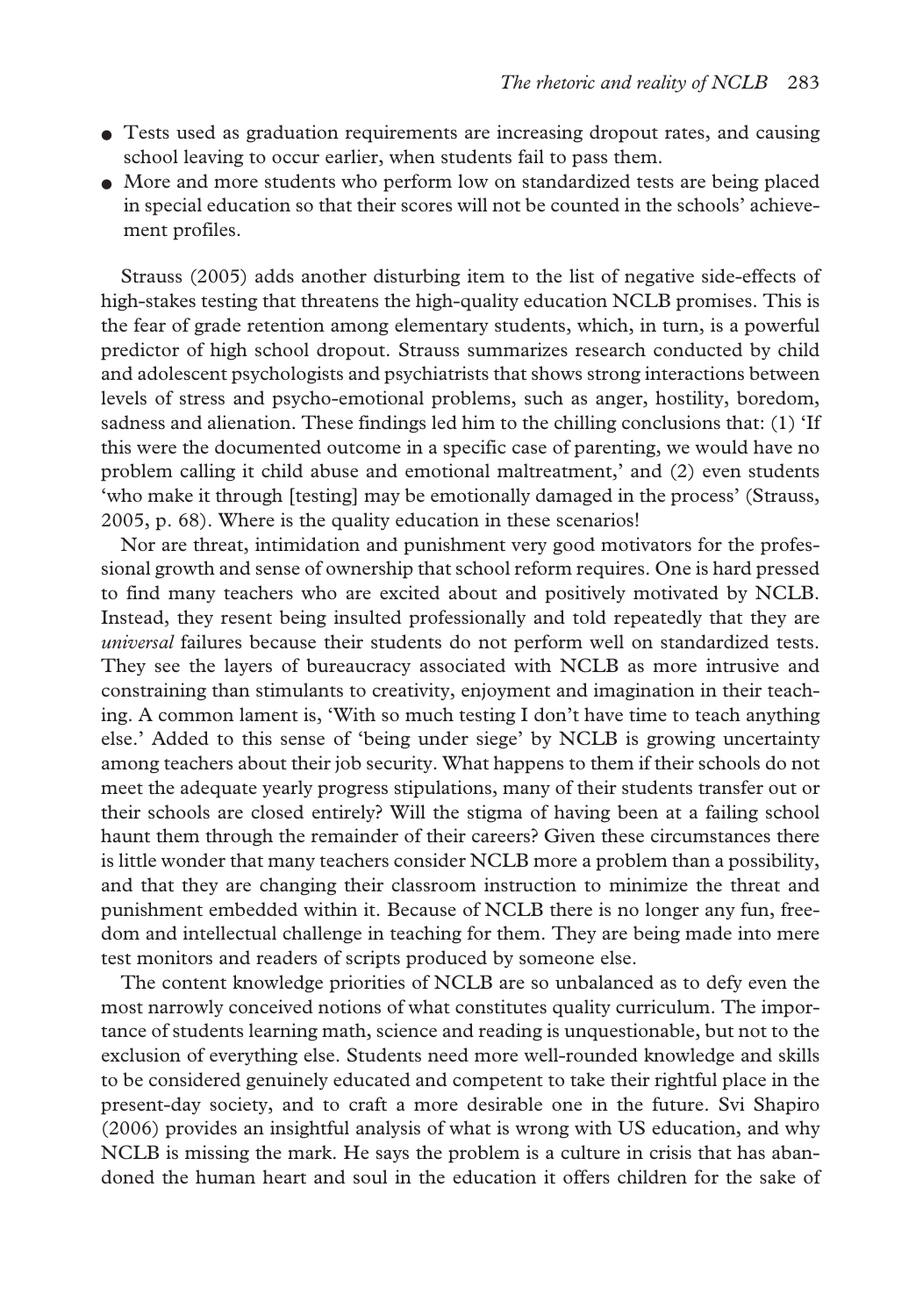economic and political expediency. To define education quality narrowly and primarily in utilitarian terms, as NCLB does, is to 'trivialize not just education but our sense of human possibility. To see education as an end in itself is a kind of idolatry, or a fetish, robbed of its wonderful potential to transform the way we live together. A transformative vision is always impelled by a deep set of convictions about the real meaning and purpose of human life' (Shapiro, 2006, pp. xviii–xix).

This depth of conviction, respect for and trust in the human potential for social, intellectual, moral, ethical and cultural transcendence is absent in NCLB discourse. Its foundation for achieving quality education is anchored in distrust, threat, intimidation, sanctions, punishment and brute fiscal force. According to Shapiro (2006) the high educational standards NCLB claims to be stimulating are not evident in the behaviors of most teachers and students; they are not critical, analytical and creative thinkers, or transformative sociopolitical activists. Rather, it 'seems to produce mainly intellectual timidity, the capacity for rote learning, a shallowness of thought, and an absence of imagination' (p. 14). What quality is this!

Shapiro adds that the selfish, materialistic consumer culture of the United States and the educational enterprise it produces do not value living and learning predicated on an ethic of care and responsibility for others. Quality education is equated with passing standardized tests. Children and youth need to develop other, more enduring abilities, such as how to:

cope with, and address, the moral, cultural, and spiritual challenges of the world they inhabit; …discern meaning and purpose in their lives; …question and challenge the dehumanizing dimensions of our culture; and the sense of wonder and appreciation at the richness and beauty of life. (p. xvii)

Theodore Sizer (2006) offers similar standards of quality education for current and future students. They, too, go far beyond the mechanistic, technical and conformist conceptions of NCLB. They can be summarized as self-sufficiency, social justice, critical consciousness, social agency, political empowerment, happiness and constructive engagement. Sizer concludes that 'for us to nurture our children's diverse talents and interests and to provide them with the greatest chance of future success and fulfillment, *individualized and personalized treatment must itself be a standard in educational practice and the concept of fairness in education must reflect the reality of idiosyncrasy*' (p. 209, emphasis added).

The absence of comparable inputs into the educational processes for racially, ethnically and economically diverse students and schools will certainly guarantee disparities in achievement outcomes, and make declarations of commitment to quality education for all students doubtful. NCLB policy makers must know this but they have not pursued an aggressive course of action to eliminate inequities in educational resources. The schools that poor children and children of color attend in urban and rural communities are woefully under-resourced. There is compelling evidence of a strong correlation among race, class, residence and academic achievement. This evidence is neither new, difficult to locate nor limited to idiosyncratically isolated settings. It is historically persistent and widespread across places, populations and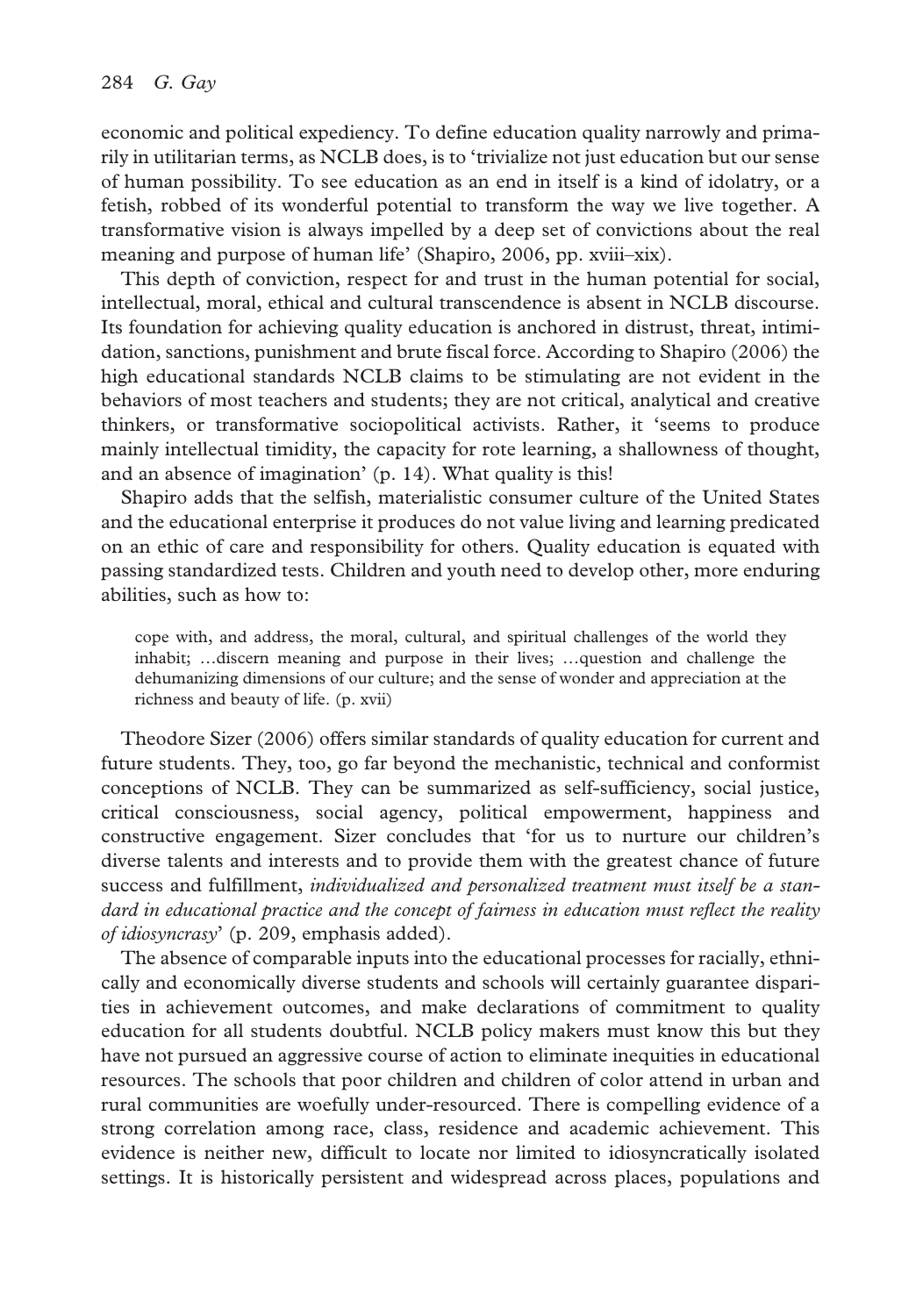levels of education. Schools populated with students who are most unlike the idealized mainstream norm of middle-class, European American, academic achievers (that is, poor under-achievers of color) operate at a significant resource disadvantage. They have fewer and lower-quality instructional materials; less qualified, experienced and stable teaching staffs; larger class sizes; and fewer high-level, high-status academic courses (Kozol, 1991; Cochran-Smith, 2004; Darling-Hammond, 2006). The evidence of these disparities is so obvious that it is baffling how proponents of NCLB can be blind to it in their funding regulations. A first-class education and high-quality teachers in every classroom are expensive endeavors in general, and even more so in communities with limited resources of their own such as large urban centers and isolated rural areas where large percentages of students of color and poverty live. If state and local education agencies cannot meet these costs, there is no other recourse except the federal government. It is nonsensical for the federal government to issue a presumably transformative policy to ensure high-quality education for all students and then say that money is not a primary concern in implementing it. Money does matter, and in profound ways, relative to the teaching and learning materials, experiences, facilities and personnel available to different groups of students. Failure to adequately finance its mandates makes NCLB merely a political ploy to veil the resurgence of social reproduction practices and perpetuate inequities in educational opportunities and outcomes.

The belief that nothing of value is free or cheap is deeply entrenched in the cultural ethos and fabric of US society. So, why does the federal government try to make an exception when it comes to its educational policy statements? Might the stipulation that states and local districts use their own fiscal means to pay for most of the costs of NCLB reforms be undercutting its own policy claims? The lack of federal monies will perpetuate the educational quality gaps for different ethnic, racial and cultural groups. Many states and school districts with very large urban and rural populations do not have the tax base to generate the amounts of money they need to provide high-quality education for their students. Moreover, the actual cost of education for children in these settings is higher because the educational resources they have to work with (such as buildings, personnel, materials) are older and in need of greater replenishing. More schools in these communities are likely to be judged 'failing' by NCLB guidelines, and penalized further by losing federal funds. If NCLB were to genuinely ensure that all children have access to high-quality education, then it would provide supplemental funding to local communities based on need, which means that urban and rural schools with high percentages of poor and culturally, racially, ethnically and linguistically diverse student populations would receive more federal dollars than middle-class, mono-racial, mono-linguistic European American school communities.

Reversing these trends through high teacher quality is expensive and timeconsuming. More, not fewer, funds are needed for in-service professional development and pre-service teacher education even using current models. And, some significant changes are required to prepare teachers and students to work better with increasingly diverse student populations. More and more college students need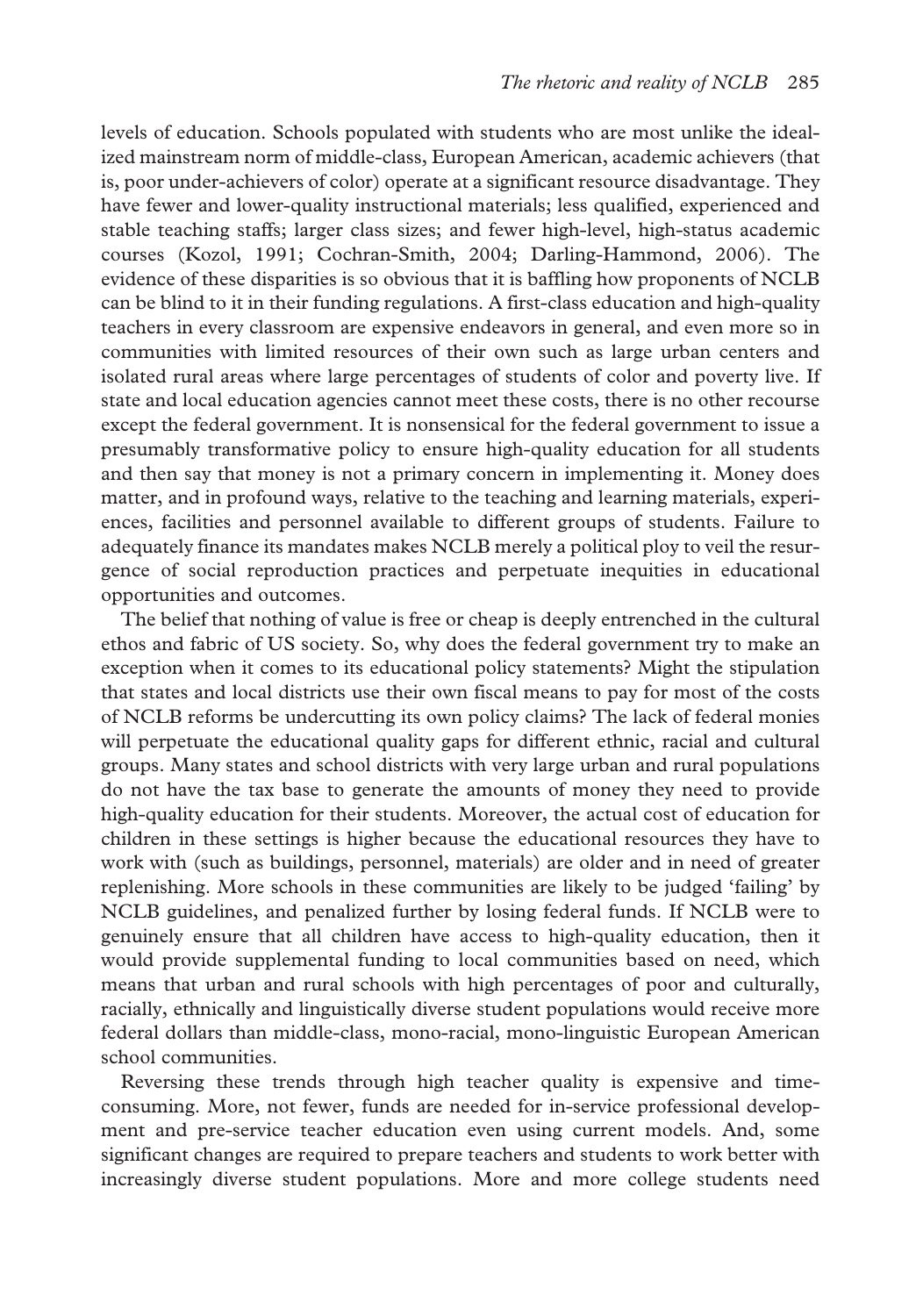financial aid to complete their degrees, and substantial in-service professional development is prohibitive on current teacher salaries. Funding sources to support these endeavors are fewer and harder to acquire. Yet, many teachers need additional training to enhance their skills for teaching ethnically, racially and culturally diverse students. More money also is needed for the recruitment and retention of more diversified teachers and principals. Thus, teacher quality, student achievement and educational funding are closely interrelated, but NCLB overlooks these inseparable interconnections.

These ideas suggest that equitable resource allocations and opportunity-to-learn standards should be mandated and facilitated along with achievement accountability (Darling-Hammond, 2006; Sobol, 2006). As Oakes and Lipton (2006, p. 185) explain:

poor and minority students have fewer opportunities to learn in American schools than the other students with whom they must compete in the marketplace of higher education and better jobs. That's the way it has always been…that's the way it is today, and that's what has to change.

Glenn Loury, an economics professor at Brown University, calls the achievement gaps 'a legacy of history…rooted in…the deeply entrenched segregation of our lives' (Baard, 2006, p. 20). Closing them requires more than mere academic reforms instituted by local schools and national policy mandates. A much more comprehensive approach to correcting educational inequities is needed in which the efforts of schools are complemented by political, economic and legal institutions.

## **Claim of school choice**

Associating increased educational quality with opportunities for students in underachieving schools to attend more successful schools if they choose makes a lot of conceptual sense. It also is an idea worthy of pursuit, particularly pertaining to how it can be implemented in practice, and documenting the extent to which it produces actual improvements in the academic achievement of students from diverse backgrounds. As with the other rhetorical claims of NCLB few, if any, educators would deny that too many students of color attend substandard schools, and that, undoubtedly, this has some constraining effects on their academic performance. The problem is NCLB does not follow this potentially positive proposal to its ultimate conclusion. Instead, it tends to limit the discourse to fiscal compensation for attending failing schools in the form of funding that follows those students who opt to attend alternative schools. No consideration is given to investing the funds needed to bring their community school facilities, instructional and leadership personnel, and curricular materials up to acceptable codes. Nor is there any discussion of students of color using the choice option in situations where the schools they currently attend are not failing.

These oversights imply two subtly racist possibilities. The first is that schools in poor and racially diverse communities are not worth redeeming. The second is that there is something inherently better and beneficial about students of color and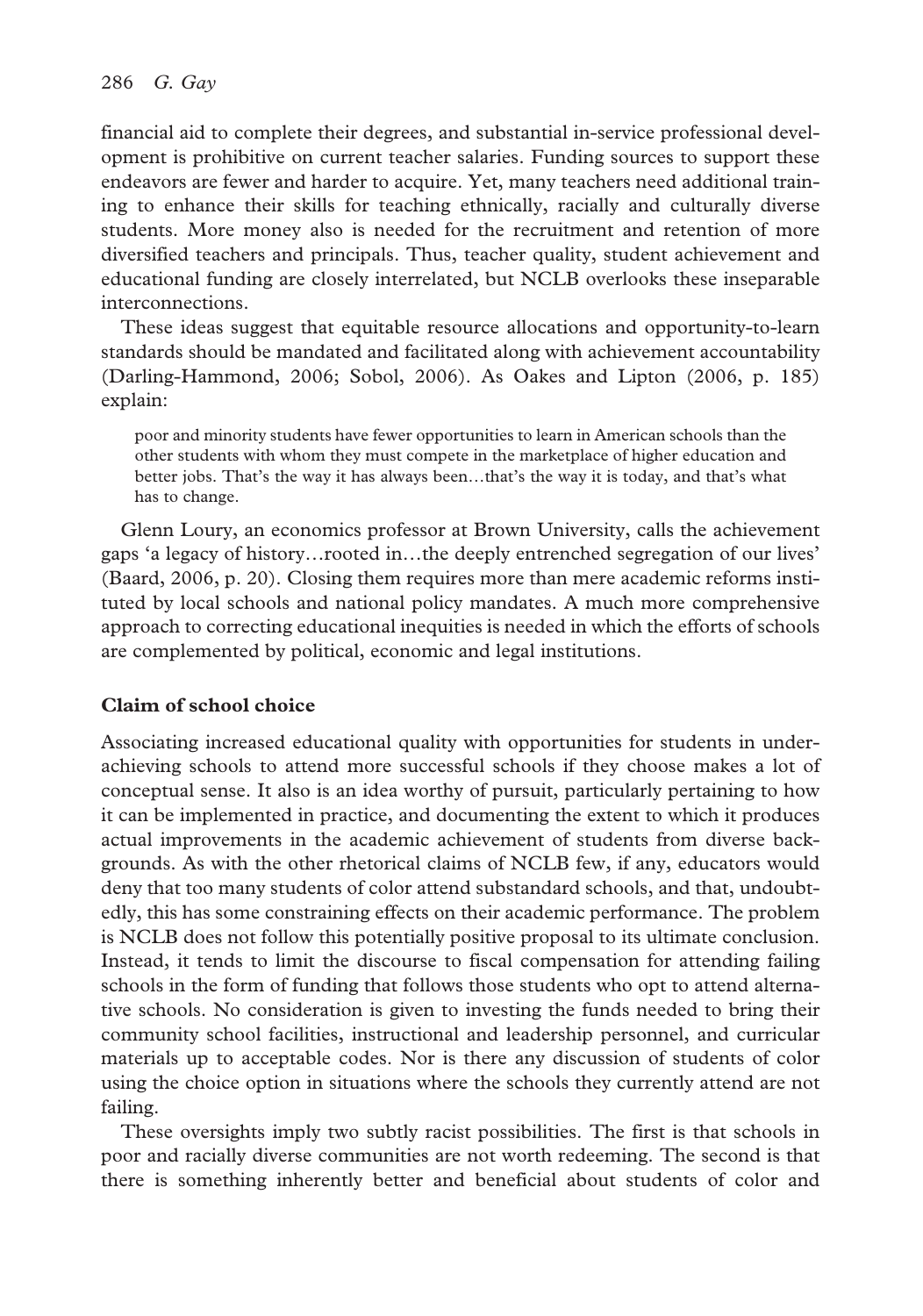poverty attending schools in middle-class, European American communities where most of the achieving ones are likely to be located. These implicit messages resurrect unpleasant memories of the failed attempts at desegregation that were based on similar premises. They raise the questions, why is quality education for students of color and living in poverty contingent upon them leaving their neighborhoods, and learning next to middle-class European Americans in outer-city and suburban residential locations? Why must the victimized continue to have to make all of the concessions, and suffer the dislocation that social and educational reform in the United States mandates? Isn't it within the realm of possibility that the disruptions in community affiliation and cultural grounding that these new school relocations cause will interfere with, rather than facilitate, higher academic achievement for Native, Asian, African and Latino American students?

In these presumptions of providing better quality of education for students from failings schools NCLB is operating on (and perpetuating) what Eileen Kugler (2002) calls the 'middle-class achievement myth' that the best schools are those attended by middle-class students who score high on standardized tests. It fails to recognize, or value, other important kinds of achievement, and the fact that ethnically and racially diverse schools have much to offer in accomplishing them. Kugler elaborates on this point in noting that

a diverse school can provide a first-class academic education. Learning comes alive when wisdom is shared not only by competent teachers and textbooks, but also by fellow students with life experiences and cultures that illuminate whole new worlds. With a teacher who encourages all students to speak their minds and listen to others, classroom discussions with students from varying backgrounds are rich and challenging, fostering critical thinking skills. Students learn there is a range of perspectives on issues, motivating them to study and thoughtfully define their own views…to learn significant life skills…[and break down] dangerous stereotypes…. The seeds of tolerance and respect [for diversity] are planted and bred in schools with students from all over the world. (pp. xxii–xxiii)

Another major issue overlooked in the NCLB promise of school choice for underachieving students is what may (or may not) happen to them once they arrive at their host locations with respect to the quality of instruction they receive. There may not be a critical mass of incoming students from similar backgrounds in the new schools, which could lead to feelings of isolation, being conspicuous and being unwelcome interlopers. Resident students at the host schools may be reluctant to welcome and genuinely accept these newcomers because of the stigma of failure associated with them. Teachers may be unprepared and unwilling to adapt their instructional techniques and curricular materials to accommodate the cultural heritages, ethnic identities and experiential backgrounds (that is, their 'funds of knowledge') of these new students. Consequently, the situation that they thought they left behind at their 'failing school' may be re-created in the 'achieving school.' That is, trying to learn from culturally incompetent teachers and irrelevant instructional materials. The situation could be aggravated by now attending school in unfamiliar environments. Ethnically, racially, socially and linguistically diverse students have a far better chance of receiving a high-quality education when they are taught by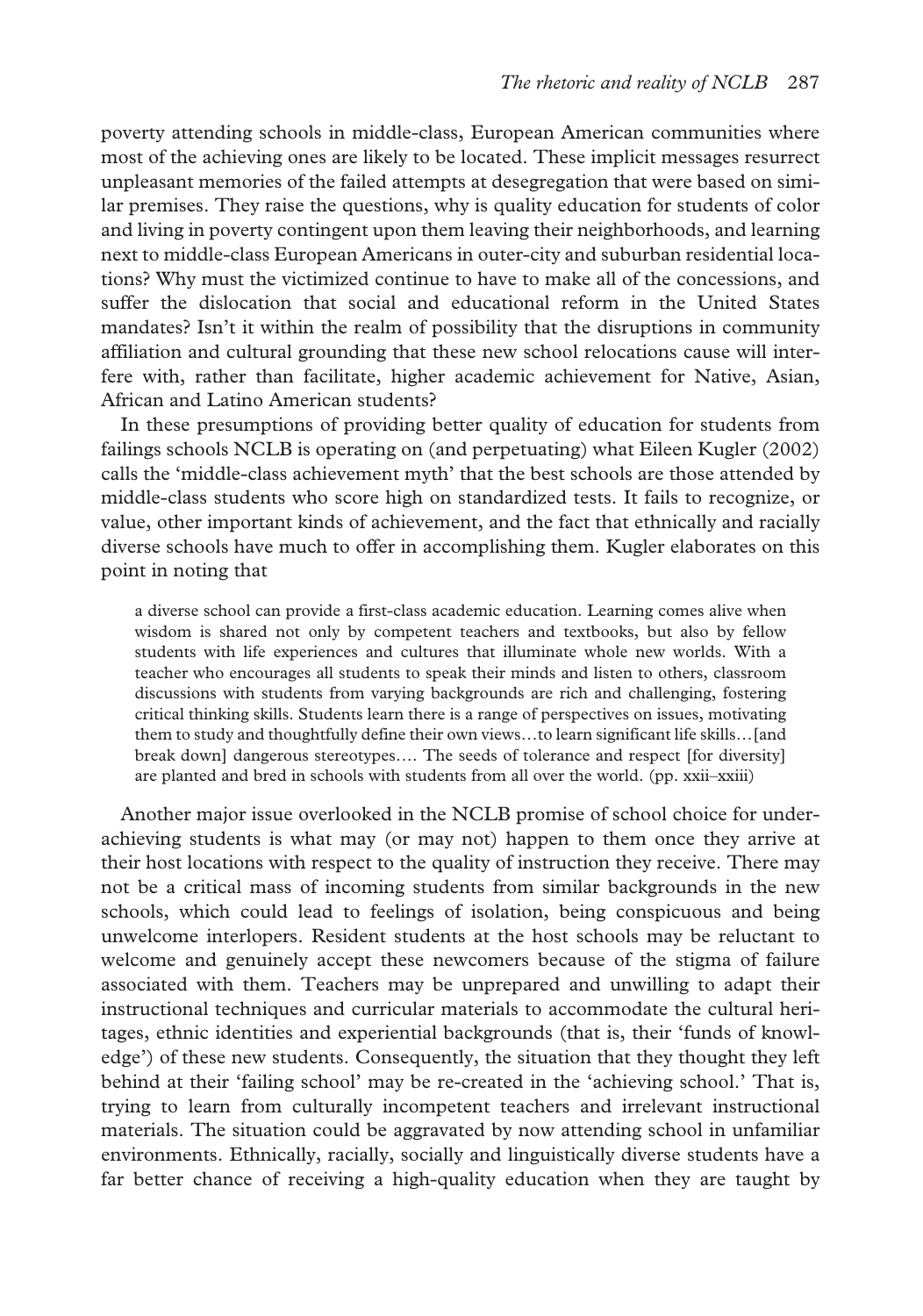teachers who know, respect and care about them, and are competent in and committed to delivering culturally responsive instruction, regardless of whether they attend school in poor communities of color, or in middle-class European American neighborhoods (Ladson-Billings, 1995; Gay, 2000; Villegas & Lucas, 2002; Cochran-Smith, 2004).

NCLB proponents seem to think that getting students from failing schools to achieving ones will be easily accomplished. Affected students will be eager to go and receiving schools will welcome them with open arms. Specific information about the fiscal and logistical details are not provided. For example, how will all of the ancillary costs (money, time, institutional identity and allegiance, etc.) beyond the official perpupil expenditure be handled? When poor parents cannot provide them, who will? How will the inability to pay the ancillary costs incurred for attending school out of one's immediate neighborhood affect access to formal and informal educational opportunities? If there is a mass exodus of students from disadvantaged, un-achieving schools, will there be enough space and receptivity in achieving schools to accommodate everyone? At what point will the achieving schools begin to worry about their reputations and statuses being compromised by the presence of too many underachieving students and retract their welcome mats? Will this kind of school choice create a 'brain drain' by enticing the most intellectually and economically capable students of color away from their local communities? If so, what are the long-range consequences of this?

Similar nagging questions arise about the NCLB threat to close non-achieving schools, or place them in state receivership. Where will all of the displaced students go then, and what makes us think that state officials are better qualified to manage these schools than professionally trained local educational leaders? Charter and other for-profit schools operated by corporate-minded individuals and organizations are more dubious options than state takeovers. Are they really viable alternatives to dysfunctional public schools? No clearly defined and rigorous criteria are consistently applied to determine the quality of the leadership, teaching and curriculum offered by these institutions. Some convincing research on teaching effectiveness indicates that student achievement (especially in math, science and reading) correlates positively with teachers' disciplinary knowledge and formal pedagogical preparation as signaled by college degree (bachelors or masters) held; certification; teaching within specialized (major or minor) knowledge field; in-service experience; and responsiveness to the cultural differences of diverse ethnic and racial groups (Gay, 2000; Stronge, 2002; Villegas & Lucas, 2002; Cochran-Smith, 2004). Yet, teachers in charter schools usually do not equal their public school counterparts on these credentials. A glaring contradiction exists here in NCLB mandates having 'a highly qualified teacher' in every classroom (often translated to mean degreed in the subjects taught, and passing teaching proficiency tests), while simultaneously endorsing a school choice that frequently does not meet this criterion as often as 'failing' public schools. These charter schools are proliferating in urban communities. In effect, many of the problems they are supposed to correct simply roll over into them thinly disguised, and, in some instances, even intensified.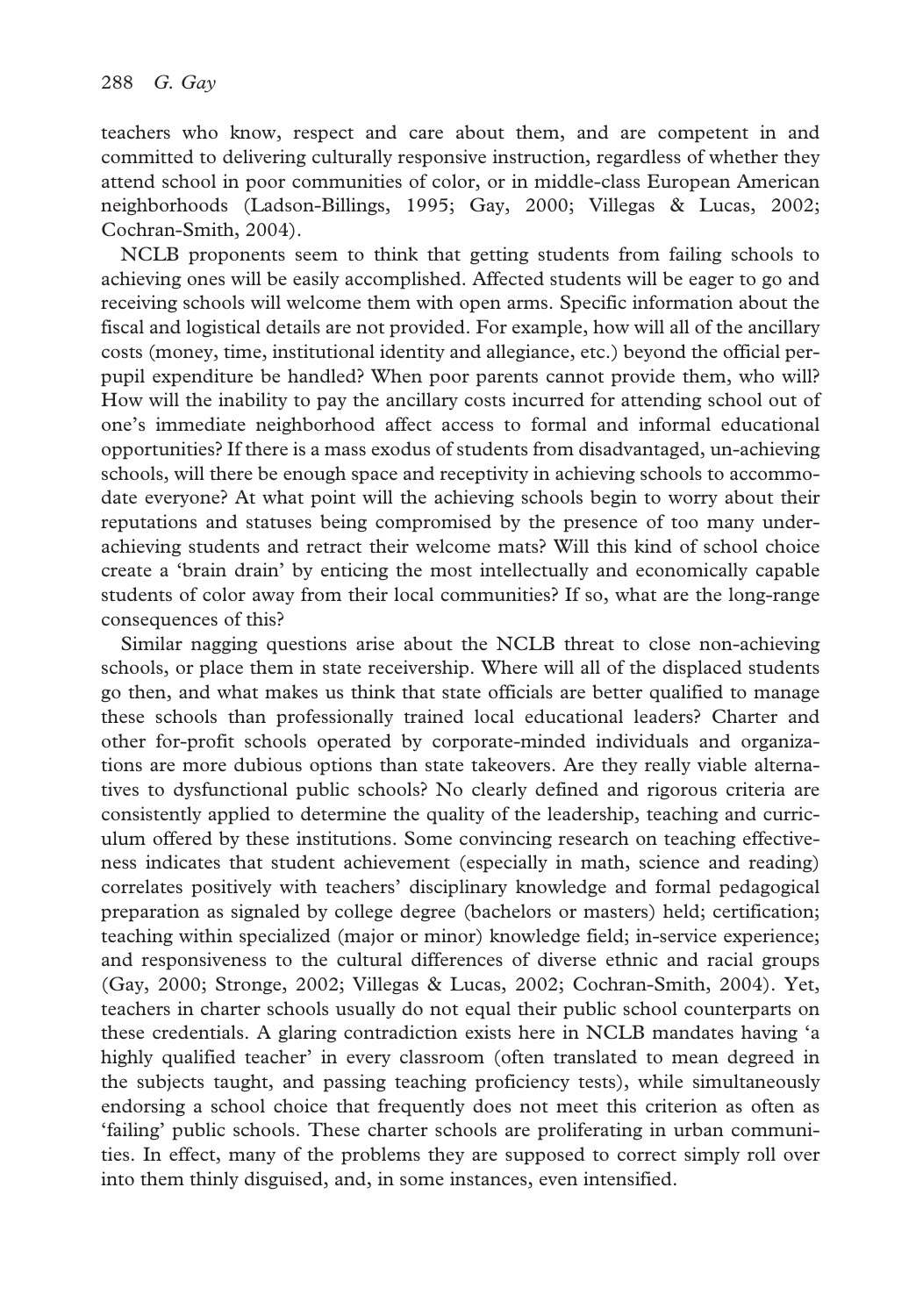#### **Claim of honoring diversity**

NCLB makes several hopeful starts toward honoring diversity among student populations. These include disaggregating performance results by ethnic groups and the adequate yearly progress reports of failing schools, and requiring educational agencies to attend specifically to under-represented groups in their improvement plans. This is a step forward over the tendency of some school districts and states to cluster all students together, regardless of racial identities, cultural backgrounds, linguistic abilities and social class, and to hide specific achievement details in overly general averages. For example, presenting achievement data by gender, grades or subjects without specifying the performance levels of males and females by constituent groups within large ethnic clusters (i.e. Filipino Americans versus Asian Americans), and across particular knowledge and skill areas within broad categories (i.e. comprehension in scientific, literary or entertainment reading materials).

Unfortunately, NCLB does not follow through on its diversity potentials and even institutes other regulations that contradict them. Disaggregating achievement data does not go far enough. For example, there is too much linguistic variance among the English language learners to treat them as a single group. Minimally, it includes the type of first language spoken, and how long the speakers have been learning English. Different challenges are embedded in learning English for students whose first languages are Spanish, Arabic, Russian, Mandarin, Ibo and Swahili. These detailed linguistic diversities and how they should be accommodated are not specified by NCLB. Furthermore, students who are native English speakers but are not competent in academic English are not included in any English language learner categories. Yet, it is reasonable to assume that some students of poverty and ethnic groups do not have the social language skills and cultural capital to successfully negotiate school learning grounded in middle-classness and Standard Academic English.

Another limiting factor in how NCLB deals with diversity is in not even considering the possibility that students from different ethnic and cultural groups who attend achieving schools do not perform as well as their mainstream European American counterparts. They may be meeting standards but racial disparities in achievement still exist. The overwhelming (if not exclusive) focus on schools in predominately urban poor communities of color sends signals that students who attend schools in middle-class and affluent environments have no achievement problems. This is a dubious assumption to make. Even if they are doing well on standardized tests, other kinds of achievement may be lacking (such as moral, social justice and interpersonal relationship skills). These oversights speak strongly to the fact that NCLB is failure and minimum performance driven in very selective areas of achievement, despite declarations to the contrary. If this were not the case, it would require states and local school agencies to do more thorough analyses of different kinds of achievement by different student groups in different school settings to reveal and correct hidden discrepancies.

The most conspicuous inconsistency between the rhetoric and reality of NCLB on diversity is the use of only one measurement device—standardized tests—to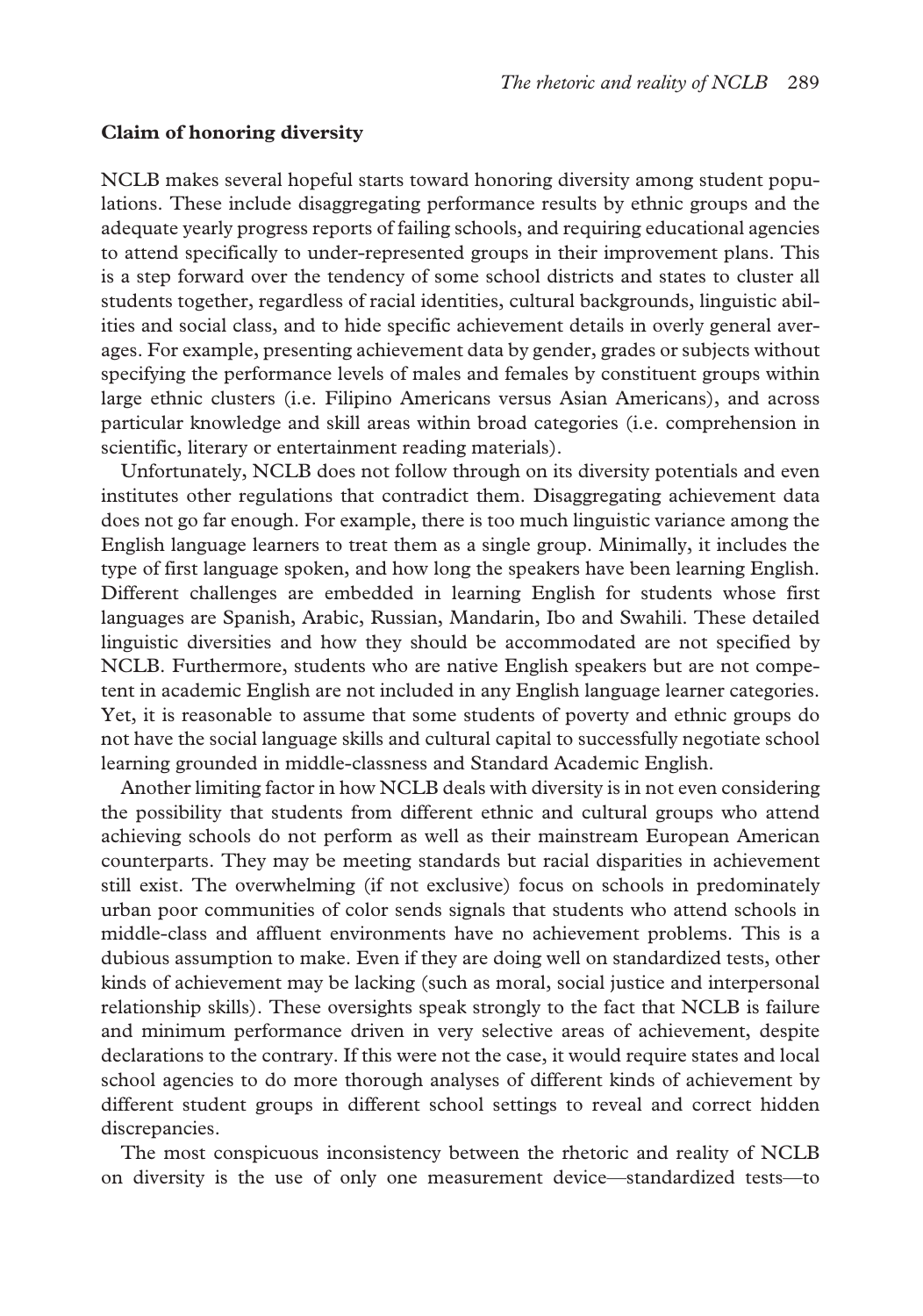determine student achievement. Even though states have the right to design their own tests and administration schedules, the pressure to conform to federal protocols, and sanctions for not doing so, nullify the choice factor. It also makes a mockery of responding to diversity in facilitating the school achievement of students from different ethnic, social, cultural and racial backgrounds. Students throughout the country are taking the same kinds of test, in the same high-stakes subjects, at the same grade intervals, and at largely the same time of the school year. Some states and districts may opt to test more often than NCLB requires, but none decide not to test their students at all.

## **Truth be told**

The most redeeming quality to NCLB is it sounds good. Who would argue with holding school leaders, classroom teachers and students accountable for high academic achievement? Isn't that what schools are supposed to do? The rhetoric of NCLB is enticing but its realities are frightening. It is fueling that which it claims to be destroying—that is, disparities in high-quality educational opportunities and achievement outcomes for diverse students. The contradictions begin with the federal government telling states and local school districts to provide high quality education for all students but abdicating its own responsibility for ensuring that the mandates are met. National policy makers are venturing in the education enterprise at an unprecedented magnitude, while taking a traditional posture on who is accountable for actualizing the reform stipulations. This will not do. If the federal government is going to take on new directions and powers in dictating what schools should do, then it is obligated to follow them through to conclusion by assuming a greater share of the responsibilities its mandates require. Simply put, this means paying the costs required of the reform mandates, giving more specific operational meaning to its general policy guidelines and exercising quality control oversight on whether and how they are met. In other words, it is as justifiable for the national government in a democratic society to be held accountable to the people for the allocation of adequate educational resources as it is for the government to hold schools, students and teachers accountable for high level achievement results (Sizer, 2006).

In the United States these people are increasingly ethnically, racially, culturally, socially and linguistically diverse. Therefore, no educational agendas for them are worthy, relevant, accountable and effective unless diversity is paramount. Certainly, the achievement gap will not be eliminated by continuing to ignore diversity in the opportunity-to-learn and demonstrating-mastery dimensions of the educational process.

Even as the hype over NCLB intensifies far too many children are still being denied high-quality, broad-based learning opportunities. However, the consequences are more devastating for students of poverty, color and special education, and English language learners. Whether these were intentional or not when NCLB was initially crafted, the effects are the same. The neediest children are benefiting the least and suffering the most from its promised reforms. Equating high-quality achievement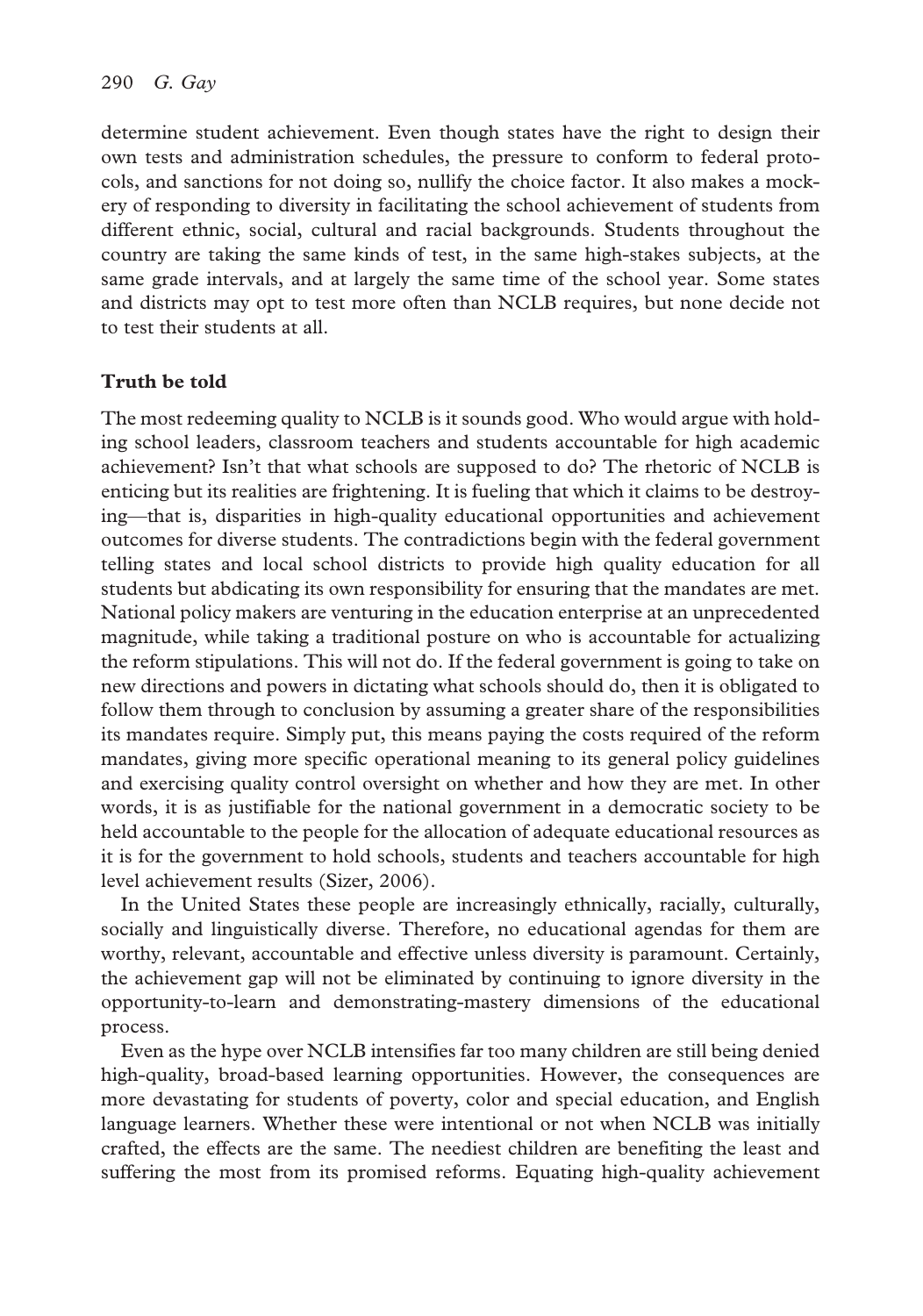with test scores narrows the range of the knowledge taught to students. Important knowledge, attitudes, values and skills needed for learning how to be morally, ethically and emotionally healthy human beings, caring community members and worthy citizens in a culturally pluralistic society and world are being woefully neglected.

Educators should not merely comply with the prepackaged, highly condensed subject matter content, taken-for-granted ways of knowing and only test-based indicators of achievement imposed by outside forces far removed from the realities of actual classroom contexts. Instead, they should heed the advice of Maxine Greene (2006, pp. 223–224) to create learning situations for students that:

provoke questioning and that move students to go in search of meanings that they can achieve for themselves. In this search for meaning, a capacity must be developed that calls for students to look through a range of perspectives; those of the various disciplines, those of diverse human beings they are bound to meet in the course of their lives, and those derived from their own experiences…a mode of aliveness must be encouraged; democracy, or what has been called 'a community always in the making,' cannot be attained by the passive, the careless, or the thoughtless. What must connect us all are the values by which we choose to live together: fairness, equality, regard for others, and the sense of our being the initiators of our own lives.

These ways of teaching and learning are imperative but they will not be easy to embrace, not to mention accomplish, in the climate of threat, intimidation, intellectual constraint, control and ideological manipulation being cultivated by NCLB and its political progenitors.

Paul Houston (2006) suggests further that the 'test and tremble' model of school reform currently in vogue, which emphasizes reading, math and science to the virtual exclusion of other knowledge domains, is not likely to produce the kind of future society the USA needs. Sure, there will continue to be a need for mathematicians, scientists, engineers and technicians, but they alone cannot craft the unpredictable future. The contributions of the creative artists, schooled in the knowledge and skills generated from the social sciences, humanities and fine arts areas of school curricula that are casualties of current NCLB priorities—also are imperative. Richard Florida (2002), Daniel Pink (2005) and Paul Houston (2006) contend that the future will belong to the creative; individuals who 'can dream bigger and more innovative dreams' (Houston, 2006, p. 66). If this is indeed true the outlook for the future of US society is not very optimistic under the tutelage of NCLB.

If we continue the dangerous precedents and directions set by NCLB we run the risk of exacerbating already dire conditions in US education. Achievement gaps will continue and even expand; more and more children will be victimized and then punished for being victims; and society will reap the benefits by becoming even more chaotic, violent, immoral, oppressive, exploitative and depressing than it currently is. Coercive, subterfuge and 'one size fits all' educational reform strategies simply are not reasonable or viable bases on which to build constructive educational futures for a nation in desperate need of new directions that are genuinely egalitarian across ethnic, racial, social, cultural, linguistic and ability differences. These new directions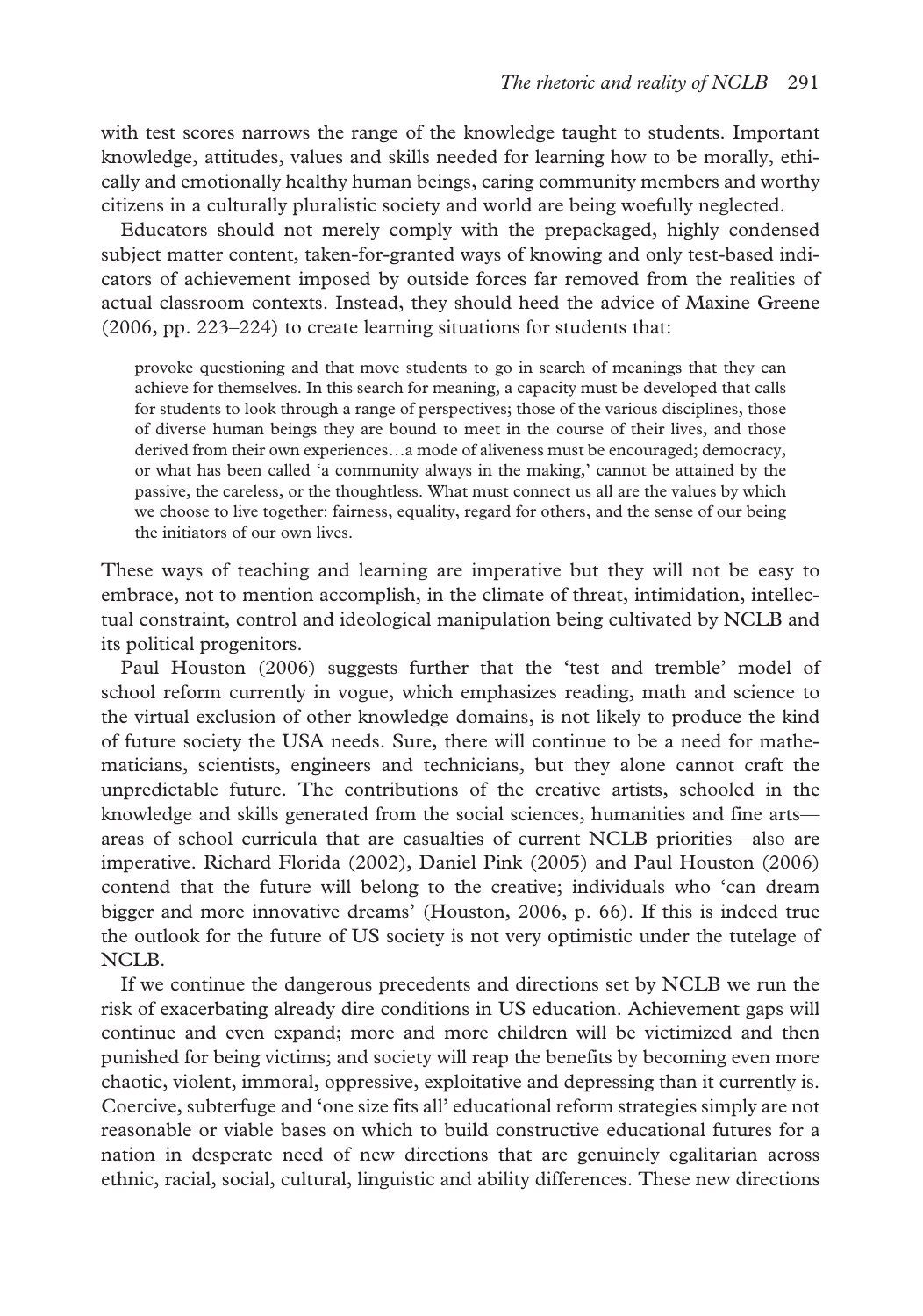must promote high performance and outcome standards from all stakeholders in the educational enterprise—teachers, students, governments, citizens, businesses—without imposing methodological homogeneity (or standardization) upon them.

#### **References**

- Baard, M. (2006) Scholars cite history's legacy, rap music for achievement gap, *Diverse Issues in Higher Education,* 23(11), 20–21.
- Banks, J. A. & Banks, C. A. M. (Eds) (2004) *Handbook of research on multicultural education* (2nd edn) (San Francisco, CA, Jossey-Bass).
- Cochran-Smith, M. (2004) *Walking the road: race, diversity, and social justice in teacher education* (New York, Teachers College Press).
- Darling-Hammond, L. (2006) Schools that work for all children, in: C. Glickman (Ed.) *Letters to the next president: what we can do about the real crisis in public education* (New York, Teachers College Press), 239–253.
- Educational Research Service (2003) *What we know about culture and learning* (Arlington, VA, Educational Research Service).
- Florida, R. L. (2002) *The rise of the creative class. And how it's transforming work, leisure, community, and everyday life* (New York, Basic Books).
- Gay, G. (2000) *Culturally responsive teaching: theory, research, & practice* (New York, Teachers College Press).
- Greene, M. (2006) Learning to come alive, in: C. Glickman (Ed.) *Letters to the next president: what we can do about the real crisis in public education* (New York, Teachers College Press), 223–227.
- Hollins, E. R., King, J. E. & Hayman, W. C. (Eds) (1994) *Teaching diverse populations: formulating a knowledge base* (Albany, NY, State University of New York Press).
- Houston, P. D. (2006) Barking up the wrong tree, *Phi Delta Kappan,* 88(1), 67–69.
- Jennings, J. & Rentner, D. S. (2006) Ten big effects of the No Child Left Behind Act on public schools, *Phi Delta Kappan,* 88(1), 110–113.
- Kozol, J. (1991) *Savage inequalities: children in America's schools* (New York, Crown).
- Kugler, E. G. (2002) *Debunking the middle-class myth: why diverse schools are good for all kids* (Lanham, MD, Scarecrow Press).
- Ladson-Billings, G. (1995) Toward a theory of culturally relevant pedagogy, *American Educational Research Journal,* 32(3), 465–491.
- McGuinn, P. J. (2006) *No child left behind and the transformation of federal education policy, 1965– 2005* (Lawrence, KS, University Press of Kansas).
- Oakes, J. & Lipton, M. (2006) …and equal education for all, in: C. Glickman (Ed.) *Letters to the next president: what we can do about the real crisis in public education* (New York, Teachers College Press), 184–192.
- Odland, J. (2006) Educators left behind, *Childhood Education,* 83(1), p. 32.
- Pai, Y. & Adler, S. A. (2001) *Cultural foundations of education* (3rd edn) (Upper Saddle River, NJ, Merrill).
- Pink, D. H. (2005) *A whole new mind: moving from the information age to the conceptual age* (New York, Riverhead Books).
- Rogoff, B. (2003) *The cultural nature of human development* (New York, Oxford University Press).
- Shade, B. J. R. (Ed.) (1997) *Culture, style, and the educative process: making schools work for racially diverse students* (2nd edn) (Springfield, IL, C. C. Thomas).
- Shapiro, H. S. (2006) *Losing heart: the moral and spiritual miseducation of America's children* (Mahwah, NJ, Lawrence Erlbaum).
- Sizer, T. R. (2006) What we all want for each of our children, in: C. Glickman (Ed.) *Letters to the next president: what we can do about the real crisis in public education* (New York, Teachers College Press), 207–210.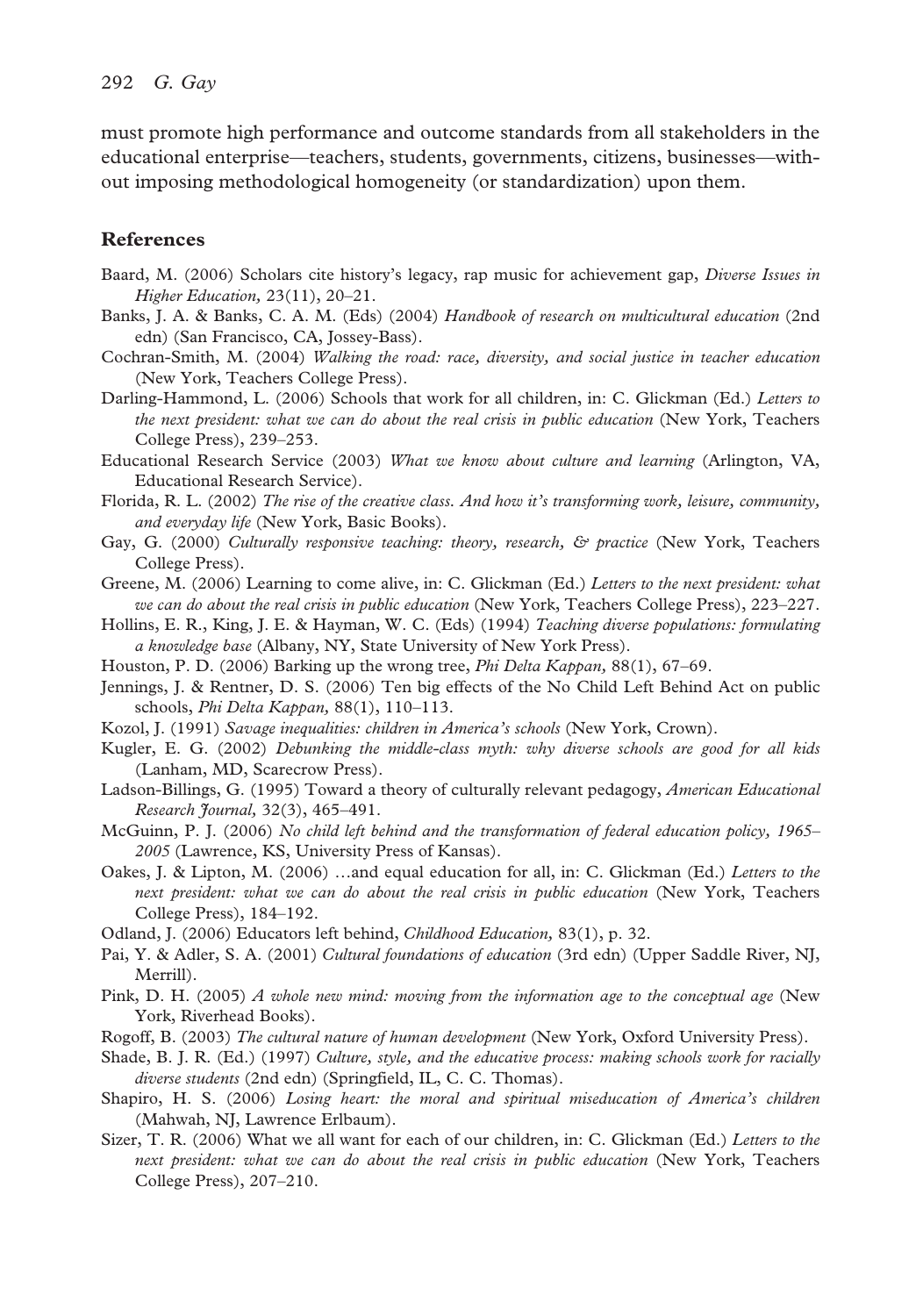- Sobol, T. (2006) A president that 'gets it,' in: C. Glickman (Ed.) *Letters to the next president: what we can do about the real crisis in public education* (New York, Teachers College Press), 193–198.
- Strauss, S. I. (2005) Warning: Current federal education policy may be hazardous to your health, in: L. Poynor & P. M. Wolfe (Eds) *Marketing fear in America's public schools: the real war on literacy* (Mahwah, NJ, Lawrence Erlbaum), 63–78.
- Stronge, J. H. (2002) *Qualities of effective teachers* (Alexandria, VA, Association for Supervision and Curriculum Development).
- Villegas, A. M. & Lucas, T. (2002) *Educating culturally responsive teachers: a coherent approach* (Albany, NY, State University of New York Press).